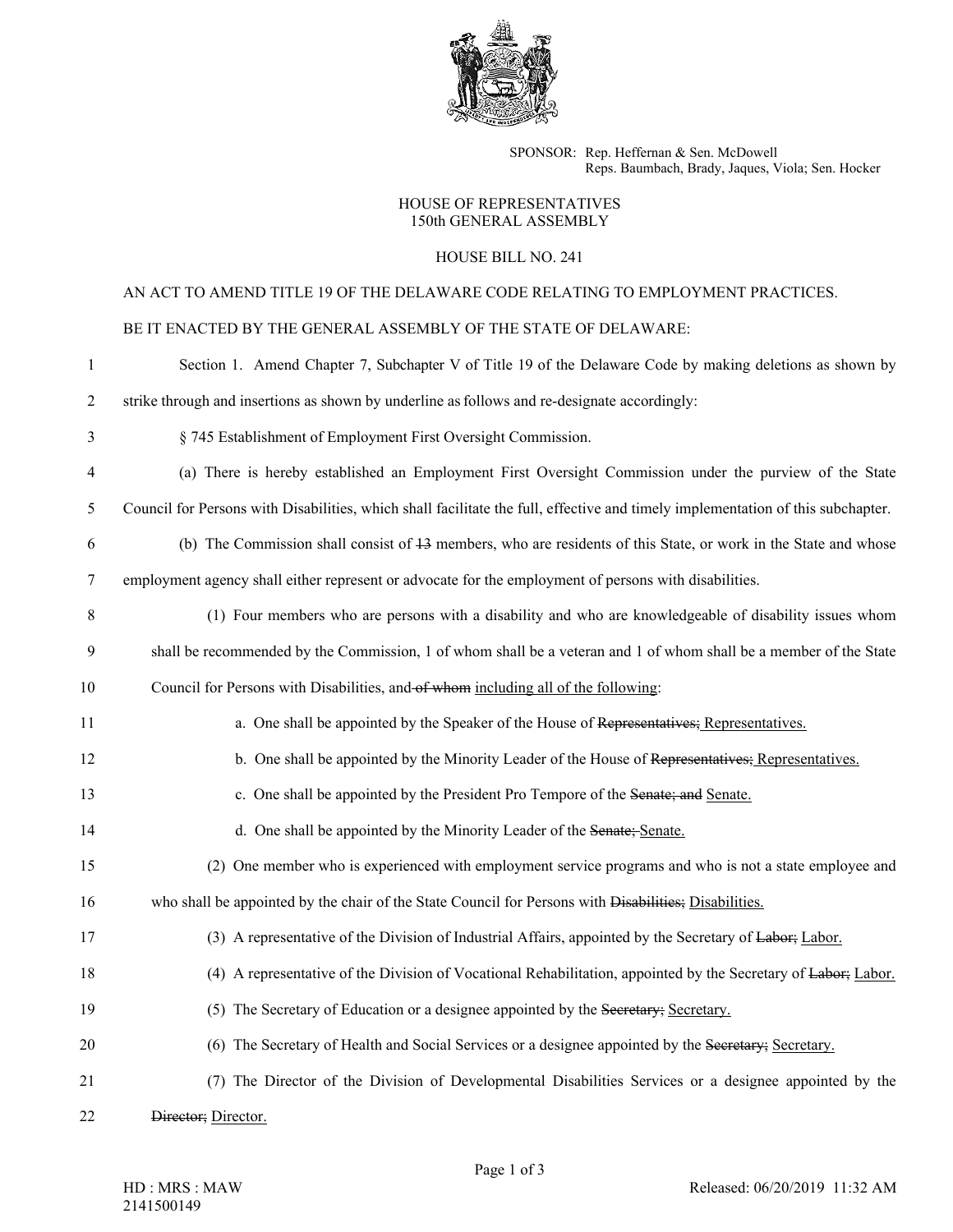| 23 | (8) The Chair of the Developmental Disabilities Council or a designee appointed by the Chair: Chair.                         |
|----|------------------------------------------------------------------------------------------------------------------------------|
| 24 | (9) The Secretary of the Department of Human Resources or a designee appointed by the Secretary; and                         |
| 25 | Secretary.                                                                                                                   |
| 26 | (10) The Executive Director of the Delaware Community Legal Aid Society Inc. or a designee appointed by                      |
| 27 | the Executive Director.                                                                                                      |
| 28 | (11) The Director of the Division for the Visually Impaired or a designee appointed by the Director.                         |
| 29 | (12) The Director of the Division of Substance Abuse and Mental Health or a designee appointed by the                        |
| 30 | Director.                                                                                                                    |
| 31 | (13) Other councils, committees, agencies, organizations and individuals as approved by both the                             |
| 32 | Employment First Oversight Commission and the affected council, committee, agency, organization or individual.               |
| 33 | (e) Except as provided in subsections (d) and (e) of this section, each member shall serve a term of 3 years, and            |
| 34 | may succeed himself or herself for 1 additional term; provided, however, that where a member was initially appointed to fill |
| 35 | a vacancy, such member may succeed himself or herself for only 1 additional full term. Any person appointed to fill a        |
| 36 | vacancy on the Commission shall hold office for the remainder of the unexpired term of the former member. Each term of       |
| 37 | office shall expire on the date specified in the appointment; however, the member shall remain eligible to participate in    |
| 38 | Commission proceedings unless and until such member's successor is duly appointed.                                           |
| 39 | (d) The terms of the members of the Commission shall be staggered. Four members shall serve an initial term of 3             |
| 40 | years, 4 members shall serve an initial term of 2 years, and the remaining members shall serve an initial term of 1 year.    |
| 41 | Thereafter, all terms shall be for 3 years.                                                                                  |
| 42 | (e) A person, who has never served on the Commission, may be appointed to the Commission for 2 consecutive                   |
| 43 | terms; but no such person shall thereafter be eligible for 2 consecutive appointments. No person, who has been twice         |
| 44 | appointed to the Commission or who has served on the Commission for 6 years within any 9 year period, shall again be         |
| 45 | appointed to the Commission until an interim period of at least 1 term has expired since such person last served.            |
| 46 | (f) Members of the Commission shall serve without compensation.                                                              |
| 47 | (g) Any member, who is absent without adequate reason for 3 consecutive meetings, or who fails to attend at least            |
| 48 | half of all regular business meetings during any calendar year, shall be subject to suspension or removal from the           |
| 49 | Commission.                                                                                                                  |
| 50 | § 746 Commission organization; meetings; officers; quorum.                                                                   |
| 51 | (a) The Commission shall hold regularly scheduled business meetings at least once in each quarter, and at such               |
| 52 | times as the chairperson deems necessary, or at the request of a majority of the members of the Commission.                  |

Page 2 of 3